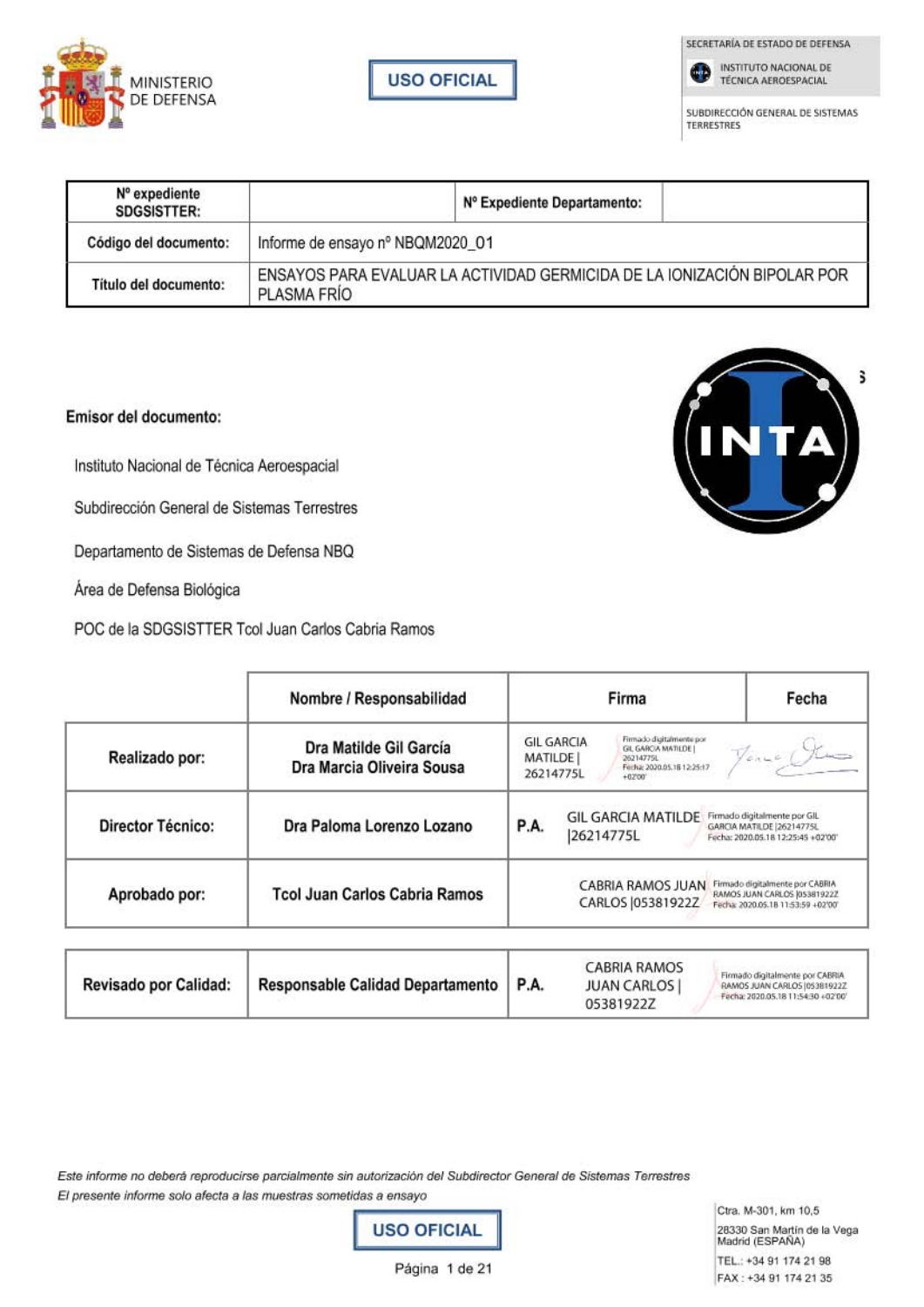## **Evaluation of the germicidal activity of the cold plasma bipolar ionization**

**SOLUCIONES DE AGUA Y AIRE TAYRA S.L. 25/05/2020** 





*CONFIDENTIAL NOTICE The information contained in this document and accompanying data are intended only for the person or entity to which it is addressed and may contain confidential and I or privileged material. if you are not the intended recipient of this email, the use of this information or any disclosure, copying or distribution is prohibited and maybe unlawful. If you received this in error, please contact the sender and delete afl copies of this message and attachments*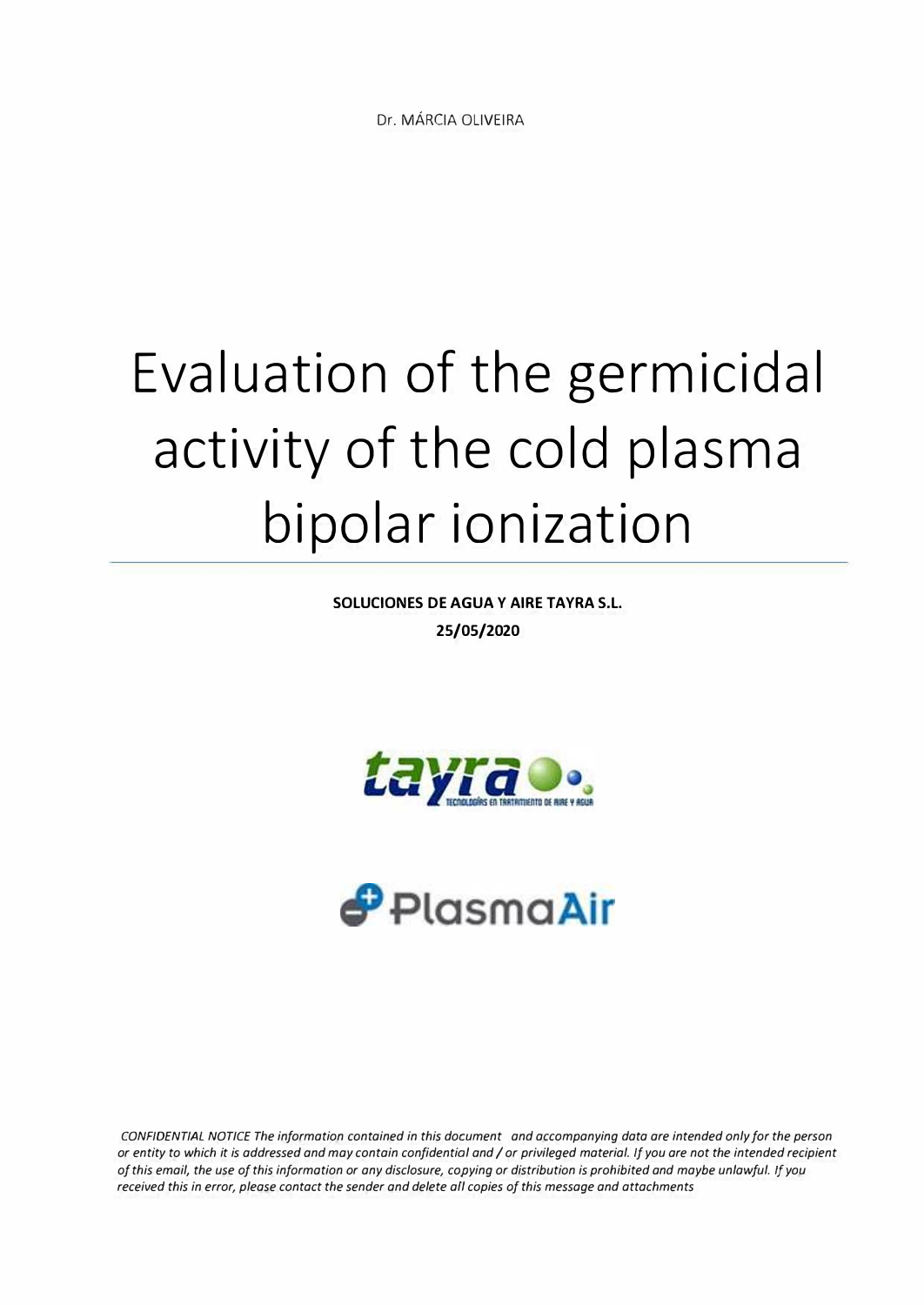

Test Report Summary

- The test was carried out in a room of the hotel B&B of the T4 airport terminal in Madrid between 4<sup>th</sup> and 14<sup>th</sup> of May 2020 with the cooperation of the Biological Defence laboratory of the INTA from the Spanish Ministry of Defence. The test results have been certified by the Director of the INTA, Spanish Ministry of Defence.
- The goal of the test was to measure the effectiveness of the Plasma Air ionisation technique as an effective technology to reduce SARS-CoV-2 surrogate, the bacteriophage MS2, that was nebulised into the test room. The Plasma Air type PA600 (Plasma Air International) equipment was installed in the entrance to the fan coil unit of the supply Air Duct to the test space.
- The bacteriophage MS2 was selected because it belongs to group of biological risk 1 (no risk or very low risk for the individual and the community) (Spanish Royal Decree 664/1997). In addition, the bacteriophage MS2 is often used as a surrogate for airborne virus testing and is an appropriate choice for use as a surrogate human pathogenic virus like SARS-CoV-2.
- A reduction of approximately 2 log units of the bacteriophage was obtained in the air, which corresponds to almost 99% reduction after only 10 min exposure to ionization. Please see the figure below.



• A reduction in the order of 0.70-0.85 log pfu/cm<sup>2</sup> was obtained on the table, mask and measurement device surfaces (Hl-H3 samples), corresponding to almost 80% of reduction. Please see the figure below.